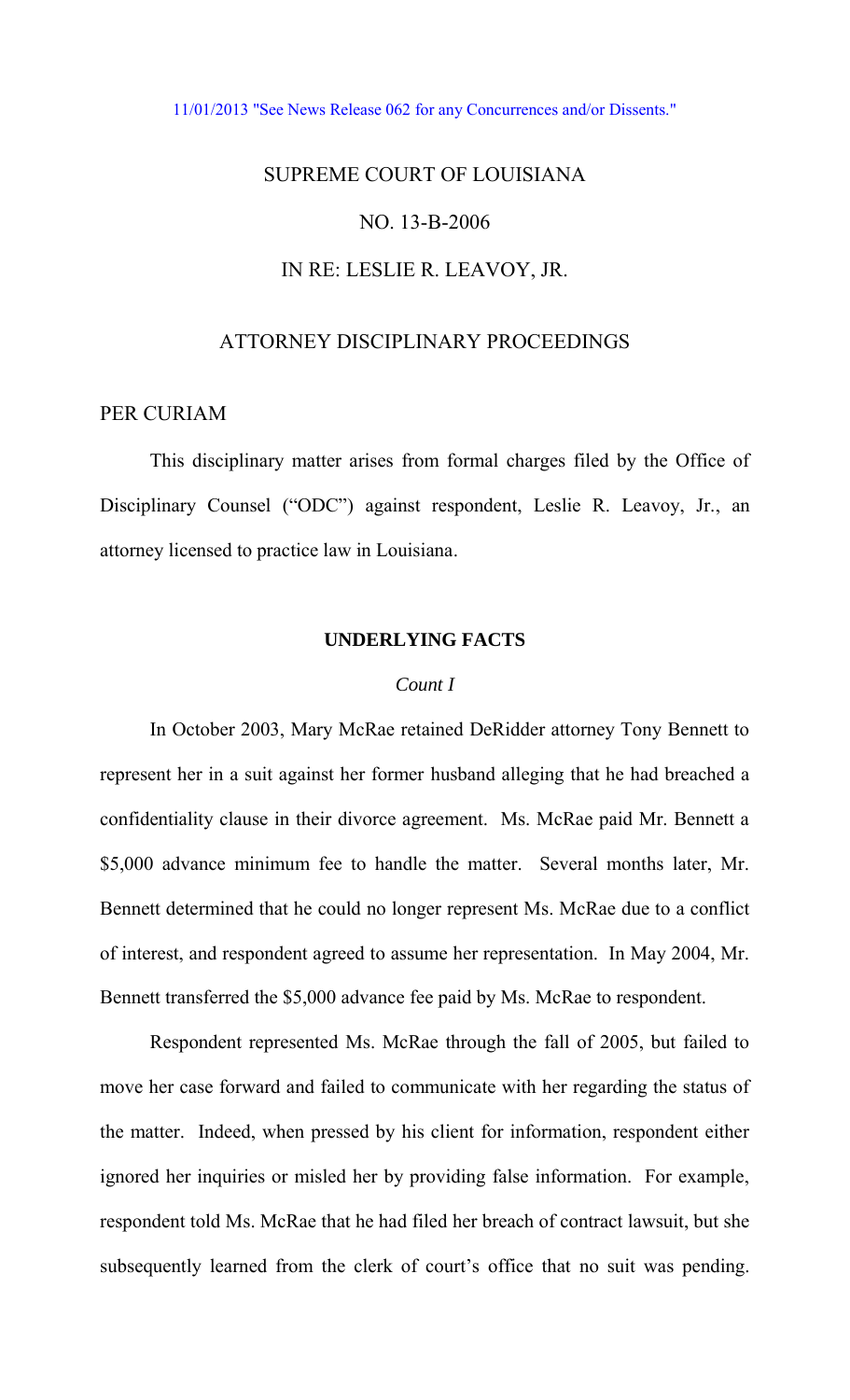Thereafter, Ms. McRae recorded a telephone conversation with respondent in which he told her that her former husband had a "spy" in the clerk of court's office and that the lawsuit he had prepared was either sitting on someone's desk unfiled or it had been assigned a new docket number. Respondent then promised to file a new lawsuit for Ms. McRae the following day, but he failed to do so.

In October 2005, Ms. McRae discharged respondent and requested that her file and fees be returned. When respondent did not comply with this request, Ms. McRae lodged a complaint against him with the ODC in December 2005. Respondent ultimately did not refund Ms. McRae's \$5,000 fee until February 2006, and she did not receive her file until June 2006.

 The ODC alleged that respondent's conduct in the McRae matter violated the following provisions of the Rules of Professional Conduct: Rules 1.3 (failure to act with reasonable diligence and promptness in representing a client), 1.4 (failure to communicate with a client), 1.16(d) (obligations upon termination of the representation), and 8.4(c) (engaging in conduct involving dishonesty, fraud, deceit, or misrepresentation).

## *Count II*

 On January 7, 2010, respondent was arrested in Rapides Parish and charged with DWI, careless operation of a motor vehicle, and obstruction of a court order. On October 4, 2010, respondent voluntarily admitted himself to an inpatient substance abuse treatment program at the Palmetto Addiction Recovery Center in Rayville, Louisiana. Respondent was discharged from Palmetto on January 11, 2011 with a diagnosis of alcohol dependence. Following his discharge, the Palmetto staff recommended that respondent enter into a recovery agreement with the Lawyers Assistance Program ("LAP"); however, respondent "didn't see any reason" to execute the contract and thus did not do so.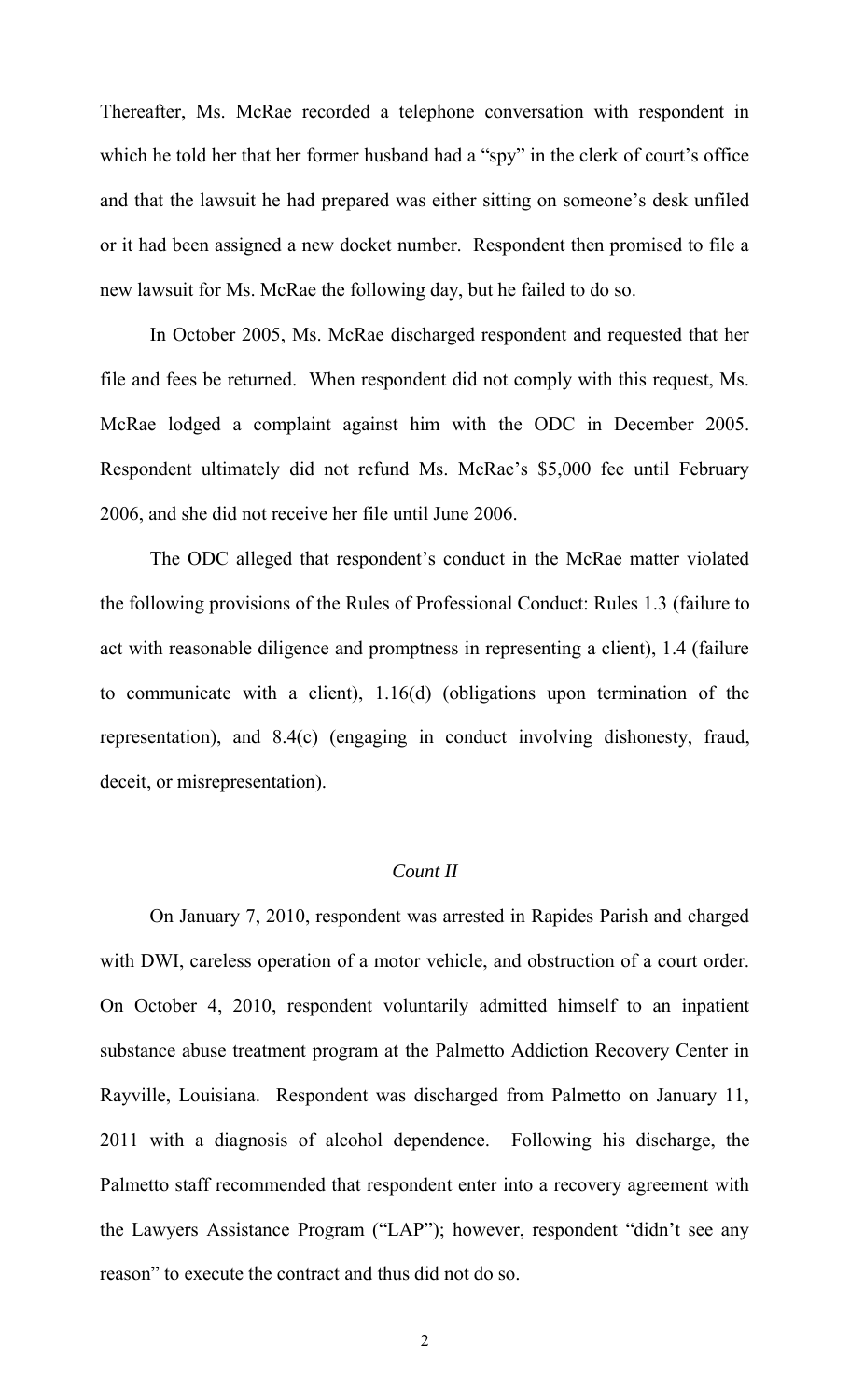In March 2011, respondent pleaded guilty to the DWI charge pursuant to the provisions of La. Code Crim. P. art. 894; the remaining charges were dismissed. Respondent was placed on unsupervised probation for one day and ordered to pay a fine and court costs.

The ODC learned of respondent's DWI conviction in April 2011 and commenced an investigation. In May 2011, the ODC notified respondent that a complaint had been opened against him, and instructed him to contact LAP to arrange for a substance abuse evaluation. On June 8, 2011, respondent and his counsel met with the Executive Director of LAP, J.E. "Buddy" Stockwell, III. On June 13, 2011, Mr. Stockwell advised respondent that he would be required to undergo a three-day inpatient professional assessment at Palmetto before entering into a LAP contract. Respondent did not schedule the evaluation with Palmetto at that time.

Approximately two weeks later, on July 1, 2011, respondent gave a sworn statement to the ODC. During the statement, respondent admitted that he had not been evaluated by Palmetto since receiving Mr. Stockwell's June 13<sup>th</sup> letter, nor had he contacted Palmetto to arrange for an evaluation, as directed by Mr. Stockwell. Asked whether he had any intention of doing so, respondent replied, "I have no intentions what – one way or the other." Later during the sworn statement, respondent testified he was willing to go to Palmetto for an evaluation. He thereafter scheduled the evaluation twice but cancelled both times, citing family emergencies.

Meanwhile, on August 15, 2011, the ODC received a letter from Judge C. Kerry Anderson of the 36<sup>th</sup> Judicial District Court for the Parish of Beauregard, where respondent was then a public defender, concerning respondent's persistent abuse of alcohol. Judge Anderson reported that respondent was scheduled to appear in his court at 9:00 a.m. on August 5, 2011 for "felony pre-trial day." There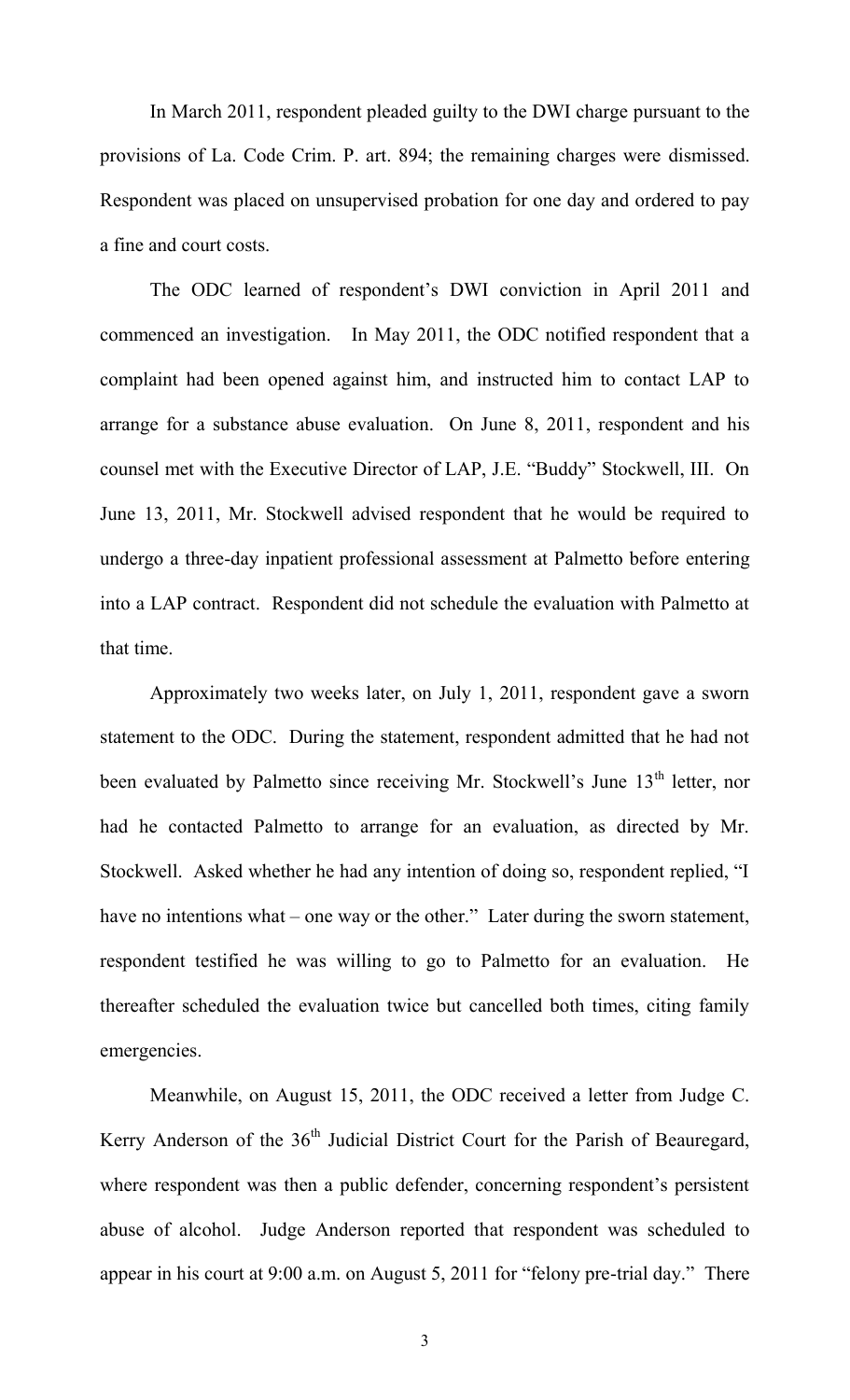were 42 cases set for hearing on that day, and respondent was counsel of record in 11 of the cases. When court recessed shortly after 10:00 a.m., respondent still had not made an appearance, so Judge Anderson inquired of respondent's secretary whether she knew his whereabouts. The secretary reported that she had spoken with respondent at 8:45 a.m., when he had said he was on his way to court, but that she had been unable to reach him since then. Concerned for respondent's wellbeing, Judge Anderson dispatched the Chief Public Defender to check on respondent. A while later, Judge Anderson received a report that respondent had been located at his house, but that he was in no condition to appear in court that day because he was "in an intoxicated condition, passed out, partially-clothed, half-conscious in his bedroom."<sup>1</sup>

Judge Anderson also advised the ODC that there had been other occasions when he suspected respondent had been drinking when he appeared in court, and that such occurrences "have become more frequent over the last couple of months." Judge Anderson stated that he had twice called respondent into his office to warn him "that his further appearance under the influence of alcohol would not be tolerated." On August 10, 2011, Judge Anderson signed an order directing the Public Defender's Office to reassign all pending criminal and juvenile cases assigned to respondent. $2$ 

 $\overline{a}$ 

<sup>&</sup>lt;sup>1</sup> Upon learning this information, Judge Anderson asked other attorneys from the Public Defender's Office to meet with respondent's clients, and the defendants either proceeded to enter guilty pleas or had their cases re-fixed to a later date. As a result of these efforts by others, respondent's clients were not specifically harmed by his failure to appear in court on August 5, 2011, although respondent did stipulate that he had wasted the time and resources of the trial court.

 $2$  On August 18, 2011, the ODC filed a petition for interim suspension for threat of harm to the public based upon the foregoing facts. After deferring consideration of the petition for several months to determine the progress of respondent's treatment at Palmetto, we ultimately denied the petition on December 16, 2011. However, our order specifically instructed respondent to "fully and completely adhere to all terms of the recovery agreement he executed with the Lawyers Assistance Program, and such other conditions as may be imposed upon him by the Lawyers Assistance Program," or face the possibility of further proceedings. *In re: Leavoy*, 11-1824 (La. 12/16/11), 76 So. 3d 422.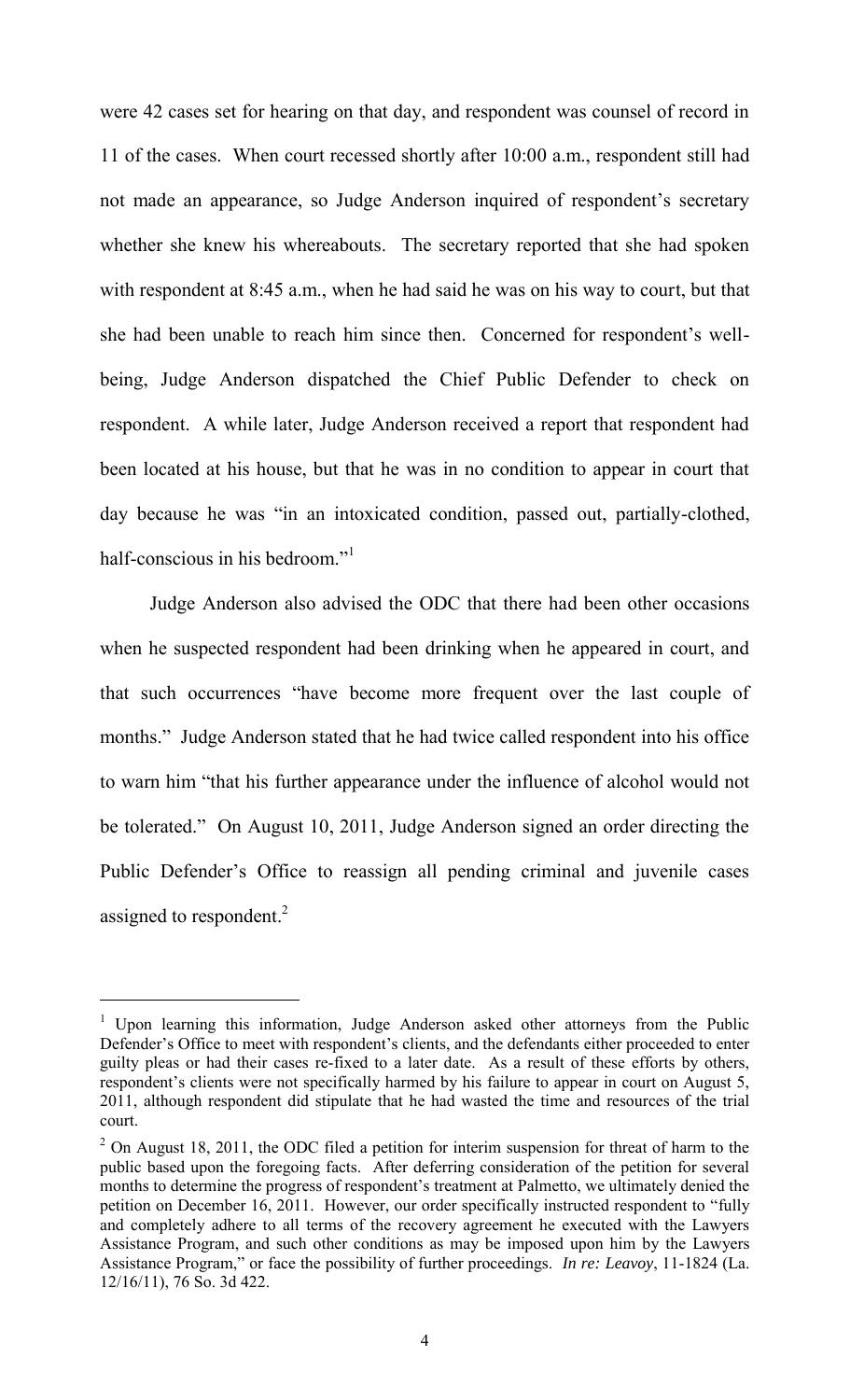On August 23, 2011, respondent was admitted to Palmetto for a three-day inpatient substance abuse evaluation. Following his evaluation, respondent was diagnosed as suffering from alcohol dependence with relapse. Respondent remained at Palmetto for relapse treatment until October 24, 2011. Subsequent to his discharge from treatment, respondent entered into a five-year LAP recovery agreement dated November 23, 2011. Respondent has been in full compliance with the requirements of his LAP agreement since that time.

The ODC alleged that respondent's conduct violated the following provisions of the Rules of Professional Conduct: Rules 8.4(b) (commission of a criminal act that reflects adversely on the lawyer's honesty, trustworthiness, or fitness as a lawyer) and 8.4(d) (engaging in conduct prejudicial to the administration of justice).

### **DISCIPLINARY PROCEEDINGS**

 In April 2012, the ODC filed two counts of formal charges against respondent. Respondent answered the formal charges, and the matter was set for a formal hearing before the hearing committee. Prior to the hearing, respondent and the ODC entered into a joint stipulation of facts and rule violations. In this document, respondent stipulated to the essential facts alleged by the ODC and admitted that he violated the Rules of Professional Conduct as charged, except that respondent did not stipulate to a violation of Rule 8.4(c) in the McRae matter.

## *Hearing Committee Report*

 The hearing committee conducted a hearing in October 2012. This was primarily a hearing in mitigation; however, the parties did present evidence and testimony concerning the few disputed issues which remain. In addition, respondent presented witnesses who confirmed that he is in full, sustained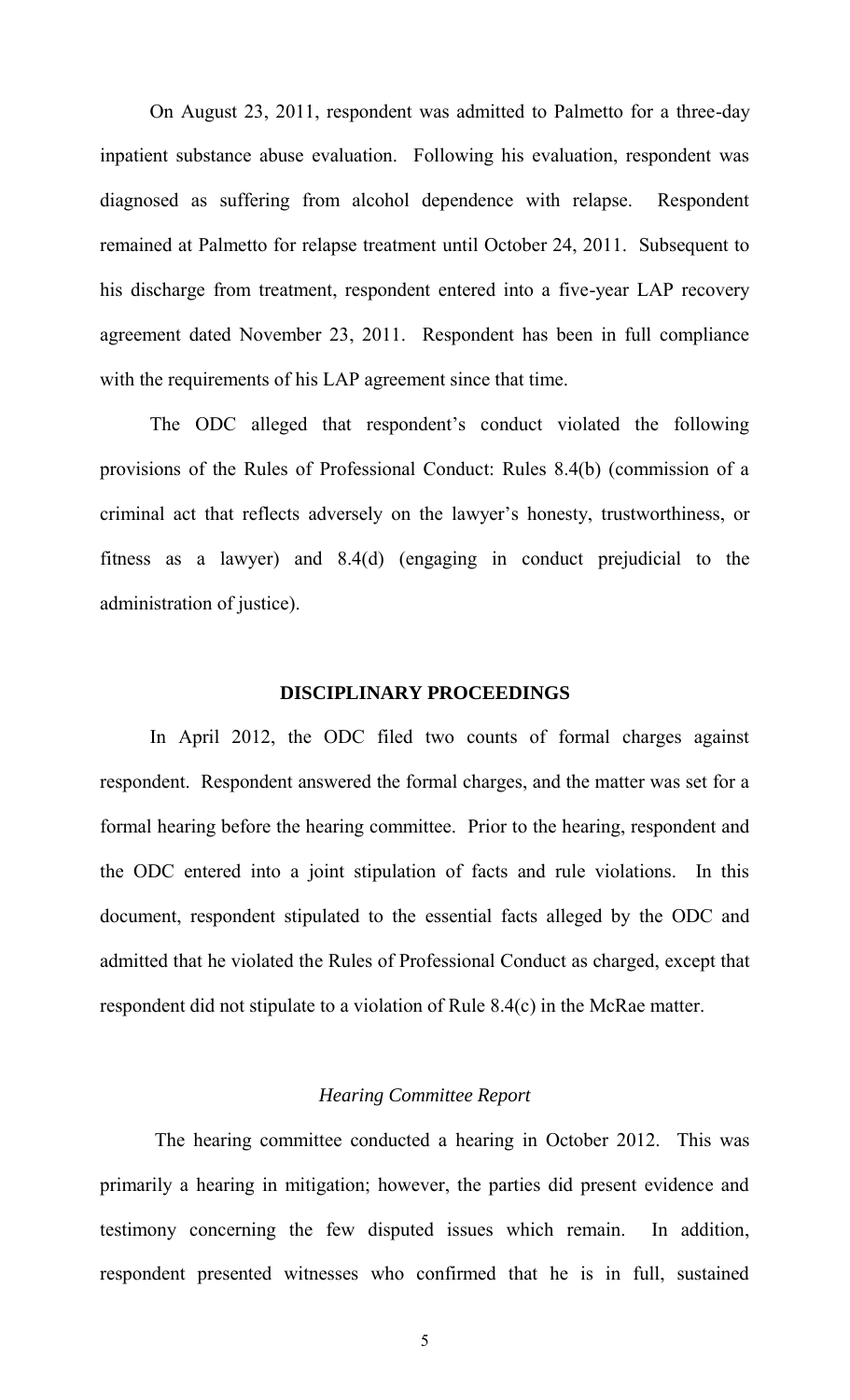remission from chemical dependency and that he has been very compliant with his recovery.

Considering the evidence and testimony presented at the hearing, as well as the parties' stipulations, the hearing committee made factual findings consistent with the underlying facts set forth above. In Count I of the formal charges, respondent misled Ms. McRae regarding the status of her case in order to conceal his lack of diligence in failing to file her lawsuit. Furthermore, after Ms. McRae dismissed respondent for failing to move her case forward, he did not promptly refund the fees she had paid or return her file in a timely manner. In connection with Count II, respondent was convicted of DWI and was too intoxicated to appear in court for a felony pre-trial hearing day. The committee found this conduct violated the Rules of Professional Conduct as charged in the formal charges.

Respondent stipulated that he violated duties owed to his clients, the public, and the legal system, causing potential harm. He also stipulated that he acted knowingly, if not intentionally, in Count I, and that he acted knowingly in Count II. The committee determined that the applicable baseline sanction in this matter is suspension.

 In aggravation, the committee found multiple offenses and substantial experience in the practice of law (admitted 1979). The committee found the following mitigating factors are present: absence of a prior disciplinary record, $\frac{3}{2}$ full and free disclosure to the disciplinary board and a cooperative attitude toward the proceedings, character or reputation, and chemical dependency.<sup>4</sup>

The committee concluded:

<sup>&</sup>lt;sup>3</sup> Respondent was issued a formal private reprimand in 1990, and thus it cannot be said that he has no prior discipline for purposes of mitigation. Nevertheless, the ODC acknowledges that due to the remoteness of this disciplinary offense, it should not be considered an aggravating factor.

<sup>&</sup>lt;sup>4</sup> The committee was favorably impressed by respondent's efforts at recovery from his alcoholism, and found in mitigation that he has demonstrated interim rehabilitation from chemical dependency. We note, however, that interim rehabilitation is no longer recognized as a mitigating factor in the ABA Standards.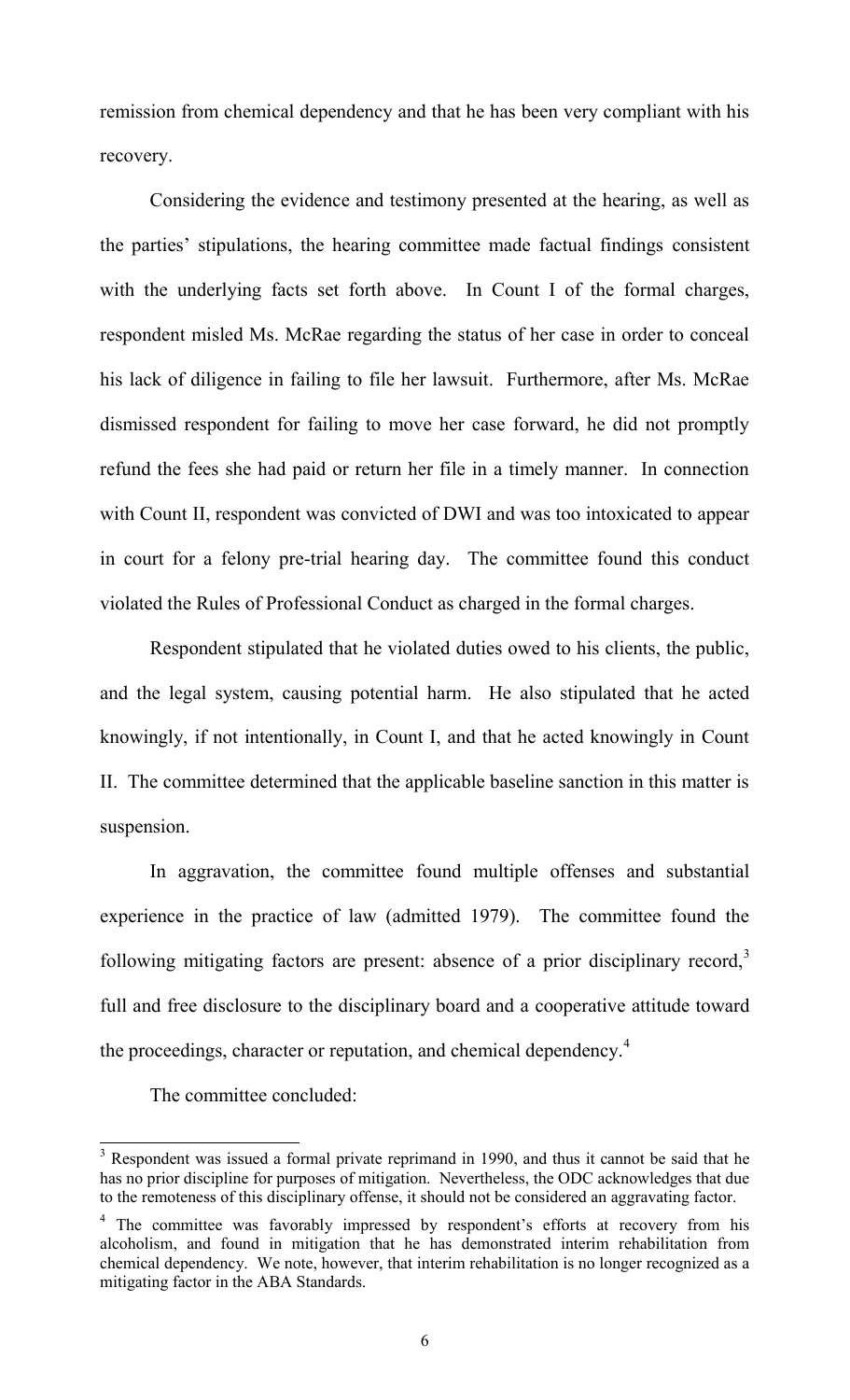Because of Respondent's successful rehabilitation to date, his cooperation in the disciplinary proceeding, minimal harm to clients and no record of previous misconduct, this committee recommends that the Respondent be suspended from the practice of law for a period of 18 months with all but six months deferred, subject to Respondent's successful completion of the following supervisions:

- 1. The completion of all terms and conditions of his contract with the Lawyers Assistance Program;
- 2. Respondent's continued participation in Alcoholics Anonymous for the period of his Lawyers Assistance Program contract; and
- 3. Respondent successfully complying with the requirements of both programs and payment of all costs associated with this matter.

Respondent filed an objection to the hearing committee's report and recommendation, asserting that the committee erred in failing to find certain mitigating factors and in its assessment of the weight to be given to the mitigating circumstances. Respondent also contended that the actual period of suspension recommended by the committee is too harsh, and that the appropriate sanction in this matter is a fully deferred period of suspension with probation and continued LAP monitoring. For its part, the ODC generally agreed with the hearing committee's report, although it did take issue with some of the findings relating to aggravating and mitigating factors.

#### *Disciplinary Board Recommendation*

 After review, the disciplinary board found that the hearing committee's factual findings are not manifestly erroneous, as they are largely based upon respondent's stipulations. The board also found respondent violated the Rules of Professional Conduct as alleged in the formal charges.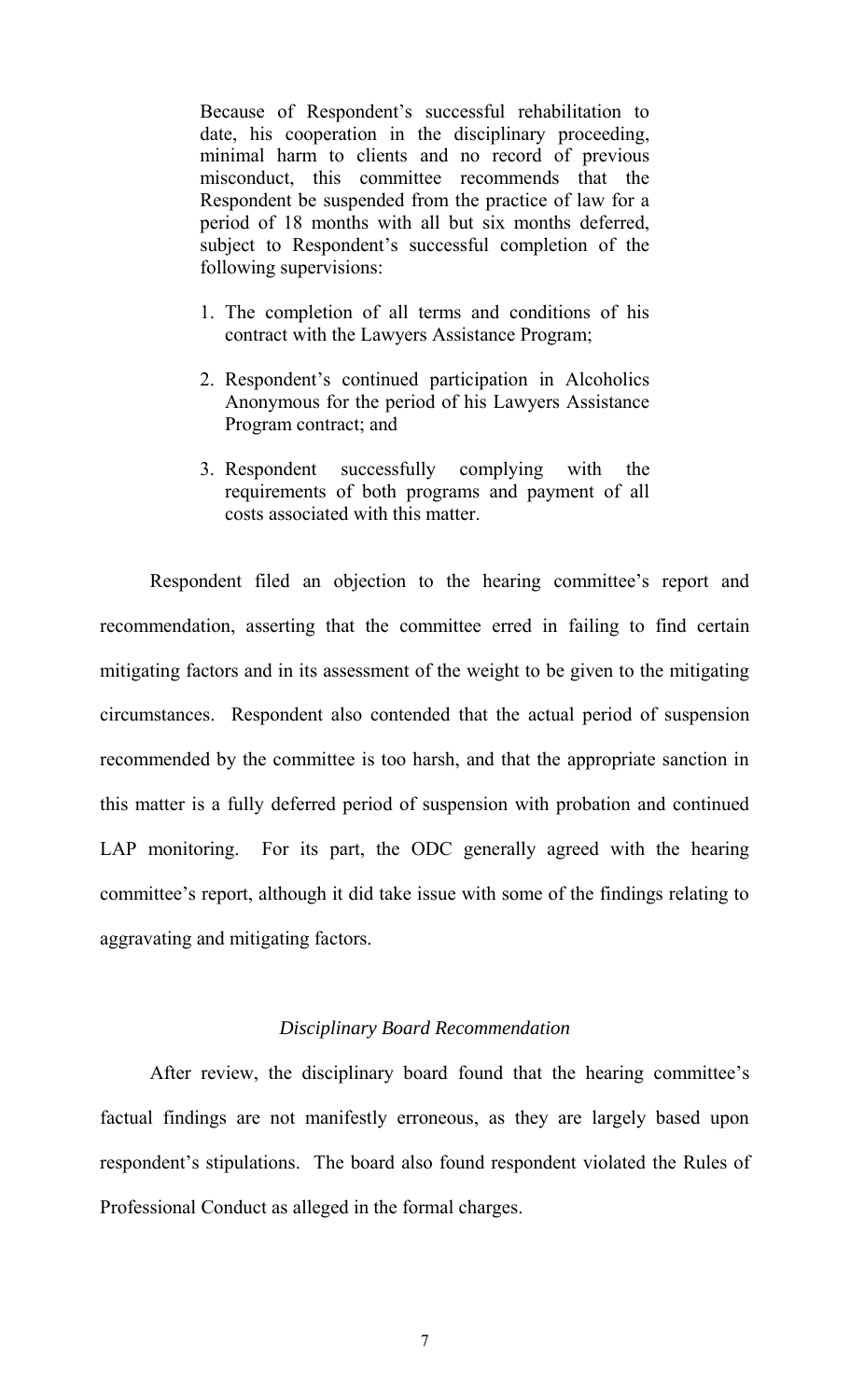The board determined that respondent knowingly and intentionally violated duties owed to his clients, the public, and the profession. Respondent caused actual injury, albeit minimal, and further there was a substantial risk of harm to the public and the profession if his alcoholism remained unchecked and his conduct continued. According to the ABA's *Standards for Imposing Lawyer Sanctions*, the applicable baseline sanction in this matter is suspension.

In aggravation, the board found a dishonest or selfish motive, multiple offenses, and substantial experience in the practice of law. In mitigation, the board found the following factors: absence of a prior disciplinary record, personal or emotional problems, character or reputation, chemical dependency, delay in the disciplinary proceedings (as to Count I only), and remorse.

 Turning to the issue of an appropriate sanction, the board acknowledged that the sanction recommended by the hearing committee (an eighteen-month suspension with all but six months deferred) is within the range of appropriate sanctions for the misconduct at issue here. However, the board felt a lengthier but fully deferred suspension is warranted in this case based upon the mitigating circumstances present, most notably the "compelling" evidence of respondent's rehabilitation from alcoholism.

Based on this reasoning, the board recommended that respondent be suspended from the practice of law for two years, fully deferred, subject to respondent's successful completion of a period of probation coinciding with a new five-year LAP agreement. The board also recommended that respondent be assessed with the costs and expenses of this matter.

 Neither respondent nor the ODC filed an objection to the disciplinary board's recommendation.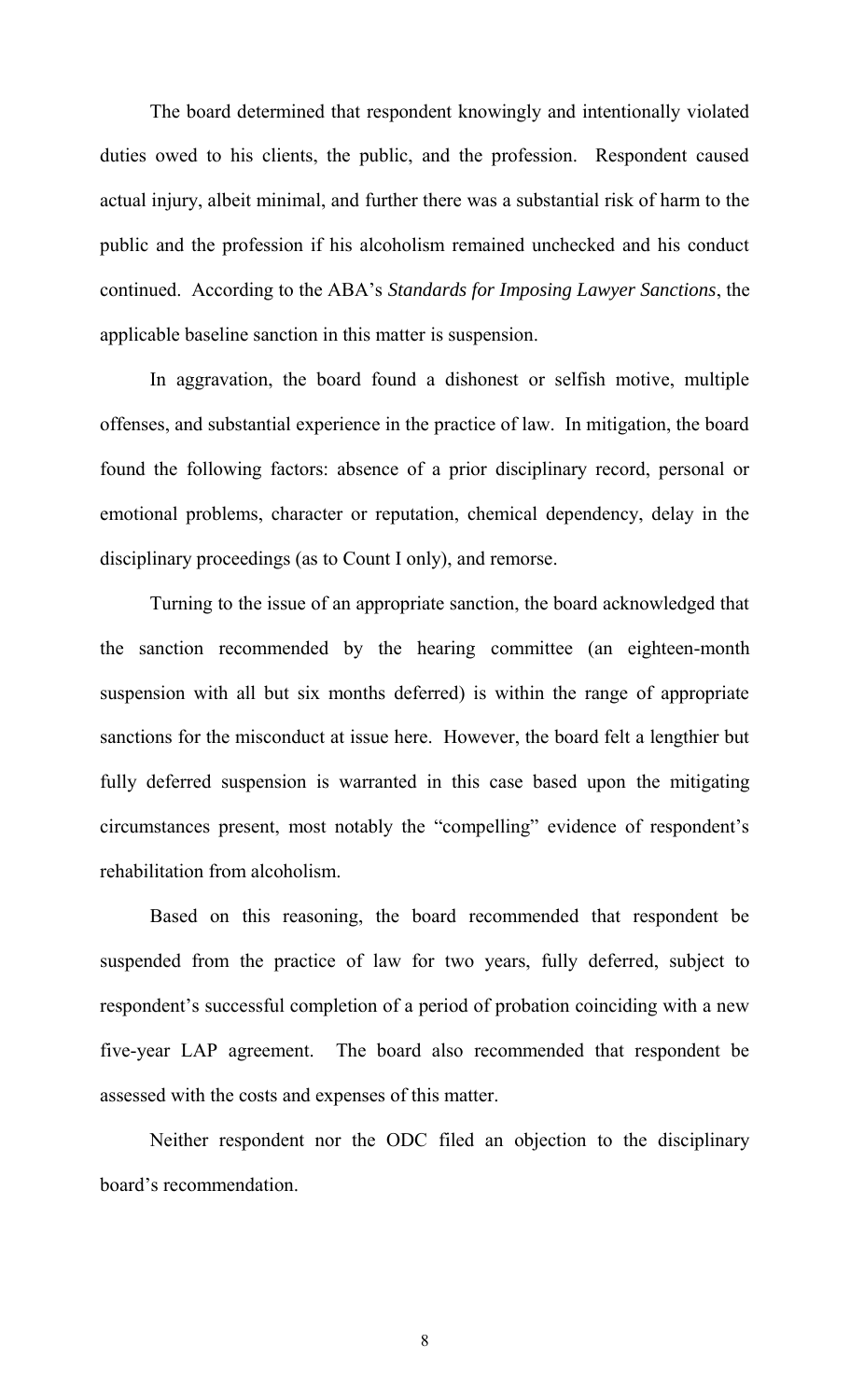#### **DISCUSSION**

 Bar disciplinary matters fall within the original jurisdiction of this court. La. Const. art.  $V$ ,  $\S$  5(B). Consequently, we act as triers of fact and conduct an independent review of the record to determine whether the alleged misconduct has been proven by clear and convincing evidence. *In re: Banks*, 09-1212 (La. 10/2/09), 18 So. 3d 57. While we are not bound in any way by the findings and recommendations of the hearing committee and disciplinary board, we have held the manifest error standard is applicable to the committee's factual findings. *See In re: Caulfield*, 96-1401 (La. 11/25/96), 683 So. 2d 714; *In re: Pardue*, 93-2865 (La. 3/11/94), 633 So. 2d 150.

 The record supports a finding that respondent misled his client regarding the status of her case in order to conceal his lack of diligence in failing to file her lawsuit. Furthermore, after the client discharged respondent for failing to move her case forward, he did not promptly refund the fees she had paid or return her file in a timely manner. In connection with Count II, respondent was convicted of DWI and was too intoxicated to appear in court for a felony pre-trial hearing day. Based on these facts, respondent has violated the Rules of Professional Conduct as found by the disciplinary board.

 Having found evidence of professional misconduct, we now turn to a determination of the appropriate sanction for respondent's actions. In determining a sanction, we are mindful that disciplinary proceedings are designed to maintain high standards of conduct, protect the public, preserve the integrity of the profession, and deter future misconduct. *Louisiana State Bar Ass'n v. Reis*, 513 So. 2d 1173 (La. 1987). The discipline to be imposed depends upon the facts of each case and the seriousness of the offenses involved considered in light of any aggravating and mitigating circumstances. *Louisiana State Bar Ass'n v. Whittington*, 459 So. 2d 520 (La. 1984).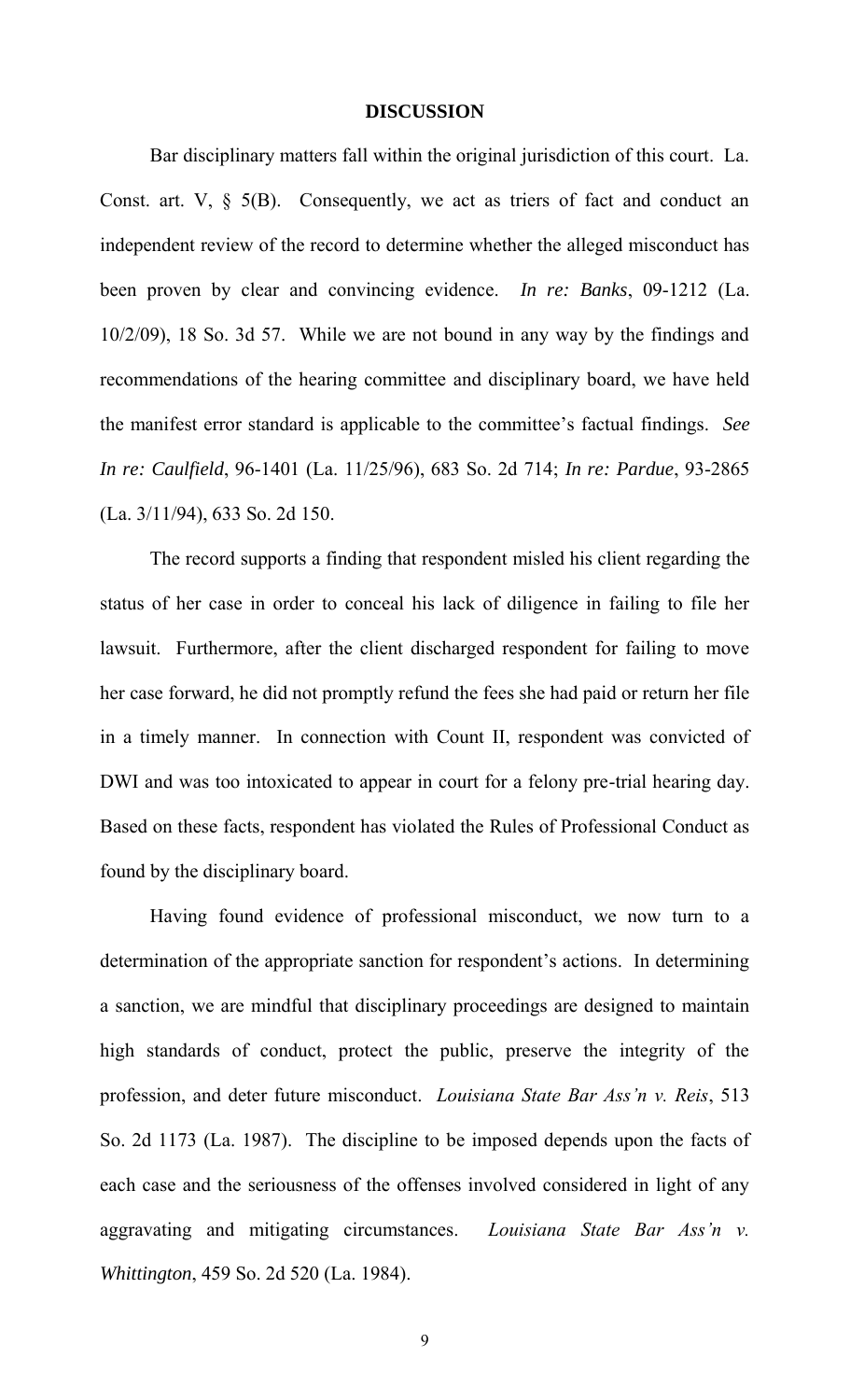Respondent has stipulated that his conduct was both knowing and intentional and caused both actual and potential harm. The applicable baseline sanction in this matter is suspension.

The following aggravating factors are present: a dishonest or selfish motive, multiple offenses, and substantial experience in the practice of law (admitted 1979). The following mitigating factors are supported by the record: personal or emotional problems, character or reputation, chemical dependency, and remorse.

In determining the appropriate sanction in this case, we begin with the wellrecognized proposition that chemical dependency may cause a lawyer to commit acts of professional misconduct that would not have occurred but for his impairment. *Louisiana State Bar Ass'n v. Longenecker*, 538 So.2d 156, 163 (La.1988) (on rehearing). When there is an obvious causal connection between the substance abuse and the misconduct, and the lawyer has made meaningful efforts to address his problem, we have often chosen to impose a more lenient sanction than would otherwise be called for. *See, e.g., In re: Williams*, 10-1972 (La. 1/7/11), 52 So. 3d 864 (lawyer suspended from the practice of law for three years, with eighteen months deferred, for misconduct including his conviction of possession of cocaine; the lawyer's drug addiction contributed to his misconduct, but he sought treatment and signed a LAP contract); *In re: Steinhardt*, 04-0011 (La. 9/9/04), 883 So. 2d 404 (lawyer suspended for three years, with two years deferred, following her conviction of possession of marijuana; the mitigating circumstances included her successful recovery from her marijuana addiction and her entry into a recovery agreement with LAP); *In re: Doyle*, 07-2015 (La. 4/4/08), 978 So. 2d 904 (baseline sanction for the lawyer's misconduct, including conversion of client and third-party funds, was unquestionably disbarment, but the mitigating circumstances surrounding his successful recovery from an addiction to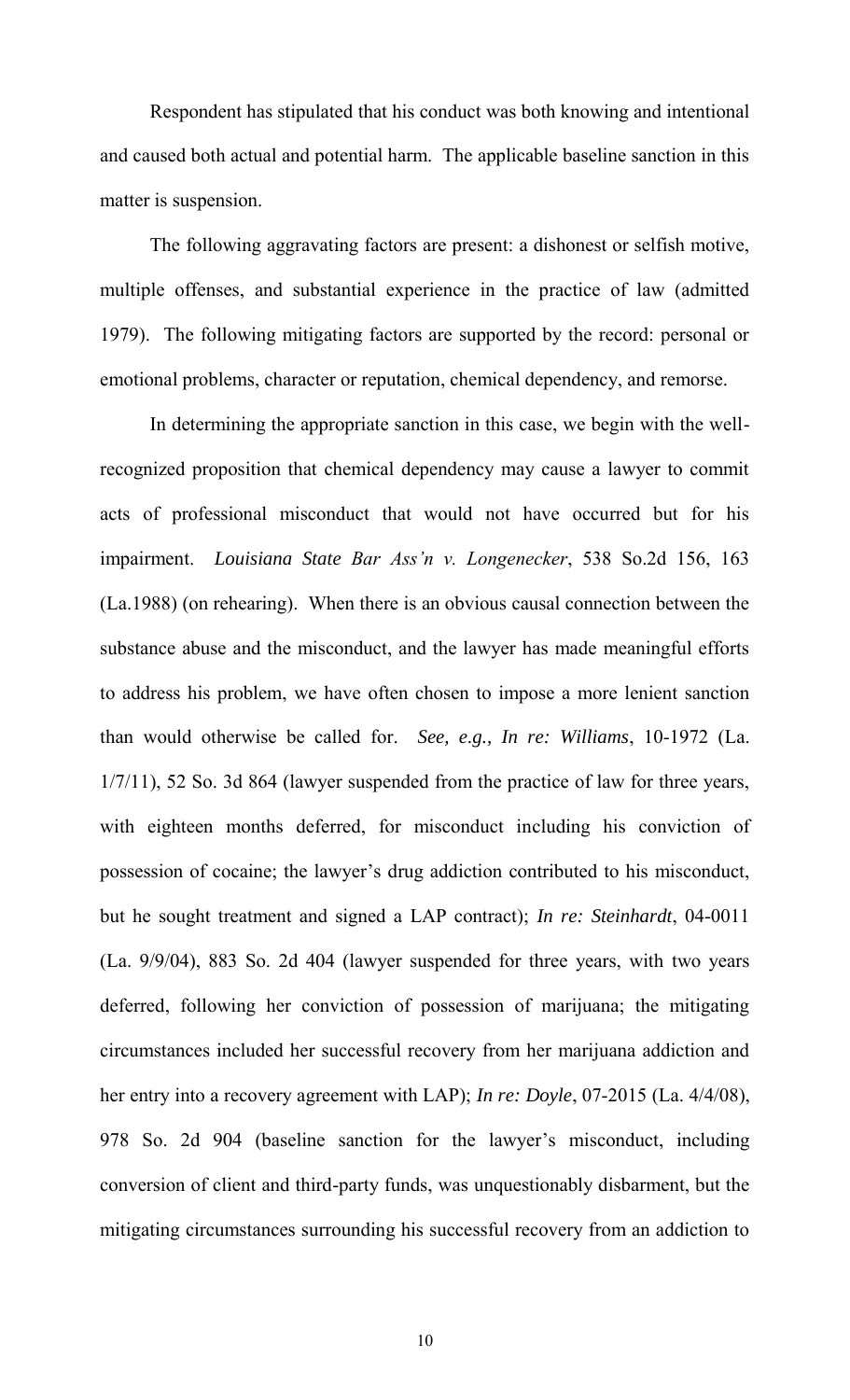drugs and alcohol warranted a downward deviation from the baseline to a threeyear suspension).

Here, it is abundantly clear that respondent's misconduct (his alcohol-related criminal conviction and failure to appear for court as well as his neglect of a client matter) is directly related to his substance dependence. However, respondent has demonstrated a meaningful and sustained period of successful rehabilitation from his chemical dependency, and his recovery has made a recurrence of his misconduct very unlikely. Notably, respondent has been sober for more than two years since completing the treatment program at Palmetto. He has also been subject to a LAP agreement since November 2011, and the director of the program reports that respondent's performance under the agreement has been exemplary to date.

Accordingly, we will accept the board's recommendation and suspend respondent from the practice of law for two years, fully deferred, subject to his successful completion of a period of probation to coincide with a newly executed five-year LAP agreement. We caution respondent that any violation of the conditions of probation, or any misconduct during the probationary period, may be grounds for making the deferred suspension executory, or imposing additional discipline, as appropriate.

#### **DECREE**

 Upon review of the findings and recommendations of the hearing committee and disciplinary board, and considering the record, it is ordered that Leslie R. Leavoy, Jr., Louisiana Bar Roll number 8186, be and he hereby is suspended from the practice of law for two years. This suspension shall be deferred in its entirety, subject to respondent's successful completion of a period of probation governed by the conditions set forth in this opinion. All costs and expenses in the matter are